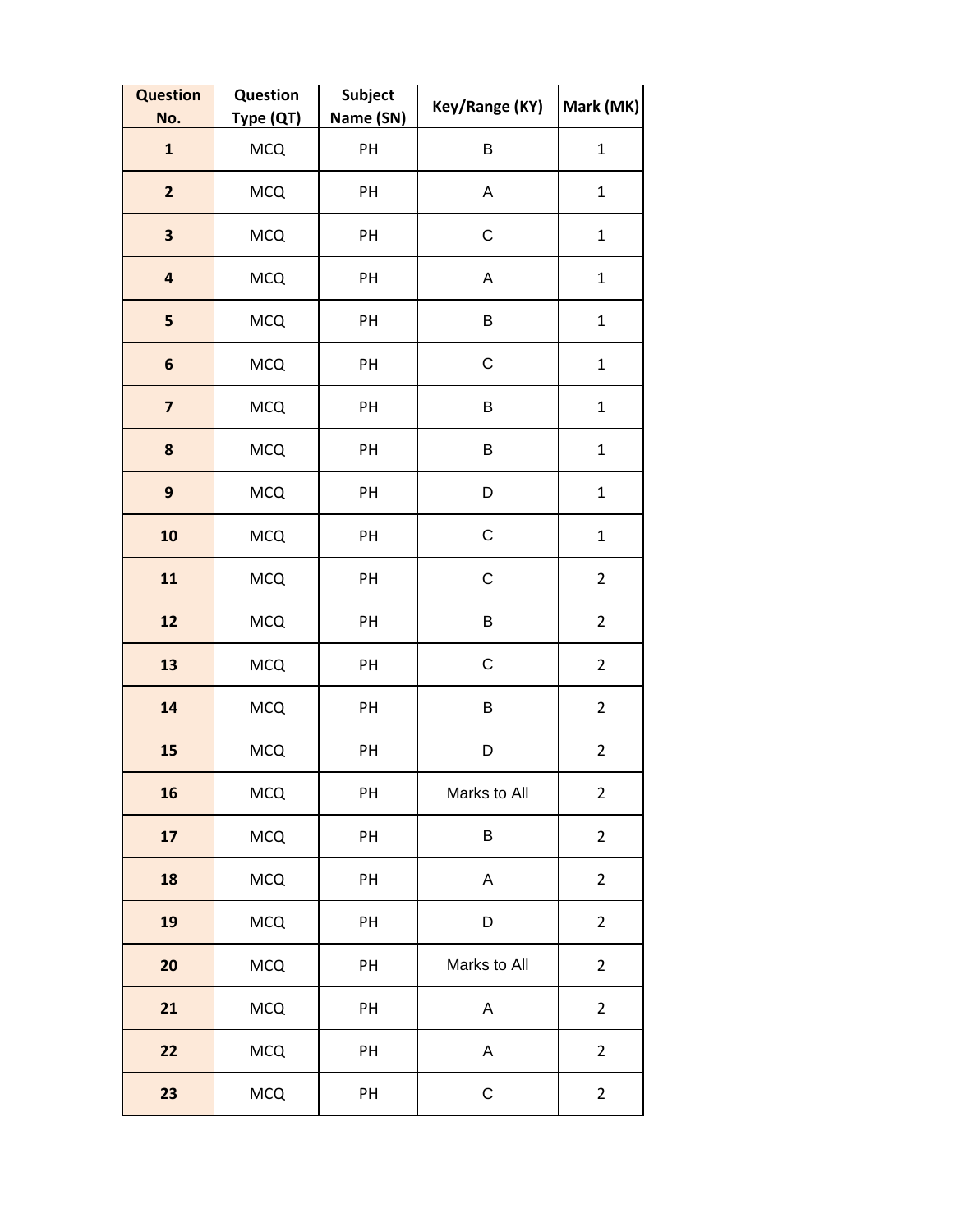| <b>Question</b><br>No. | Question<br>Type (QT) | Subject<br>Name (SN) | Key/Range (KY) | Mark (MK)      |
|------------------------|-----------------------|----------------------|----------------|----------------|
| 24                     | <b>MCQ</b>            | PH                   | A              | $\overline{2}$ |
| 25                     | <b>MCQ</b>            | PH                   | D              | $\overline{2}$ |
| 26                     | <b>MCQ</b>            | PH                   | $\mathsf C$    | $\overline{2}$ |
| 27                     | <b>MCQ</b>            | PH                   | D              | $\overline{2}$ |
| 28                     | <b>MCQ</b>            | PH                   | D              | $\overline{2}$ |
| 29                     | <b>MCQ</b>            | PH                   | B              | $\overline{2}$ |
| 30                     | <b>MCQ</b>            | PH                   | D              | $\overline{2}$ |
| 31                     | <b>MSQ</b>            | PH                   | A, B, C        | $\overline{2}$ |
| 32                     | <b>MSQ</b>            | PH                   | B, D           | $\overline{2}$ |
| 33                     | <b>MSQ</b>            | PH                   | A, D           | $\overline{2}$ |
| 34                     | <b>MSQ</b>            | PH                   | A, D           | $\overline{2}$ |
| 35                     | <b>MSQ</b>            | PH                   | A, B           | $\overline{2}$ |
| 36                     | <b>MSQ</b>            | PH                   | A, C           | $\overline{2}$ |
| 37                     | <b>MSQ</b>            | PH                   | B, C, D        | $\overline{2}$ |
| 38                     | <b>MSQ</b>            | PH                   | B, C, D        | $\overline{2}$ |
| 39                     | <b>MSQ</b>            | PH                   | D              | $\overline{2}$ |
| 40                     | <b>MSQ</b>            | PH                   | A, B, C        | $\overline{2}$ |
| 41                     | <b>NAT</b>            | PH                   | 8 to 8         | $\mathbf 1$    |
| 42                     | <b>NAT</b>            | PH                   | 5 to 5         | $\mathbf{1}$   |
| 43                     | <b>NAT</b>            | PH                   | $2$ to $2$     | $\mathbf{1}$   |
| 44                     | <b>NAT</b>            | PH                   | 0.1 to 0.1     | $\mathbf{1}$   |
| 45                     | <b>NAT</b>            | PH                   | 6 to 6         | $\mathbf 1$    |
| 46                     | <b>NAT</b>            | PH                   | 71 to 73       | $\mathbf{1}$   |